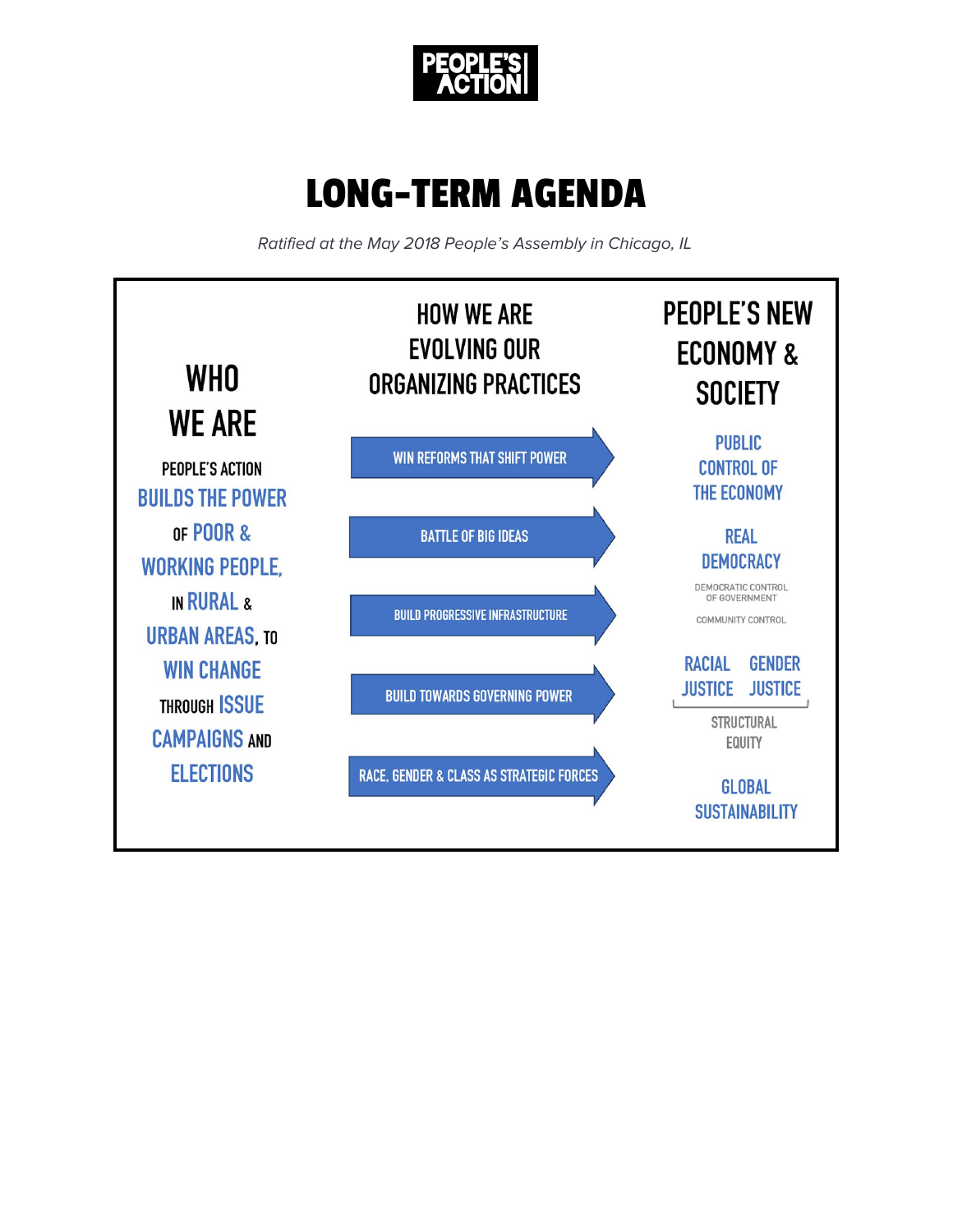

# BACKGROUND

 $\mathcal{L}_\text{max}$  and  $\mathcal{L}_\text{max}$  and  $\mathcal{L}_\text{max}$  and  $\mathcal{L}_\text{max}$  and  $\mathcal{L}_\text{max}$ 

# OUR PRINCIPLES OF THE NEW ECONOMY & SOCIETY

# **Public Control of the Economy**

Everyday people, not the elite or corporations will control the economy. We will dismantle this structure in which too much money is controlled by too few, and win an economy designed to benefit all people To create a radically generative economy, we'll shift significant amounts of capital towards democratic forms of control. We will restore the public sector, build democratically-held public institutions like a federal infrastructure bank, and institute laws that favor community-held structures such as worker-owned cooperatives and community land trusts that keep wealth in our communities. We will end financial speculation and instead build a financial sector that promotes real investments in healthy, happy, and prosperous communities.

# **Real Democracy\***

We will break the one percent's control over our government and our political process. Instead, communities will be able to fully participate in the decisions that affect their lives, creating policies that serve the public good. We will expand the meaning of democracy, and change the way democracy feels. Together, we will create new ways that people can engage in all parts of public life so that we equally get to imagine and shape the structures in which we live. That means we will win both (1) Democratic Control of Government so that our shared government works in truly democratic ways, and (2) Community Control to ensure that communities that have historically been excluded from decision-making can participate in decisions on the issues that affect their lives.

# **Global Sustainability**

We will ensure that people and the planet never again have to bear the consequences of an economy based on corporate greed. We will topple a world where corporations can operate with no regard for the damage they created in their quest to increase profits, and we will replace it with a world where we live and work in sustainable ways that do not destroy the planet or poison our people. Transforming our economy gives us an opportunity to rethink growth and to redirect investments into green alternatives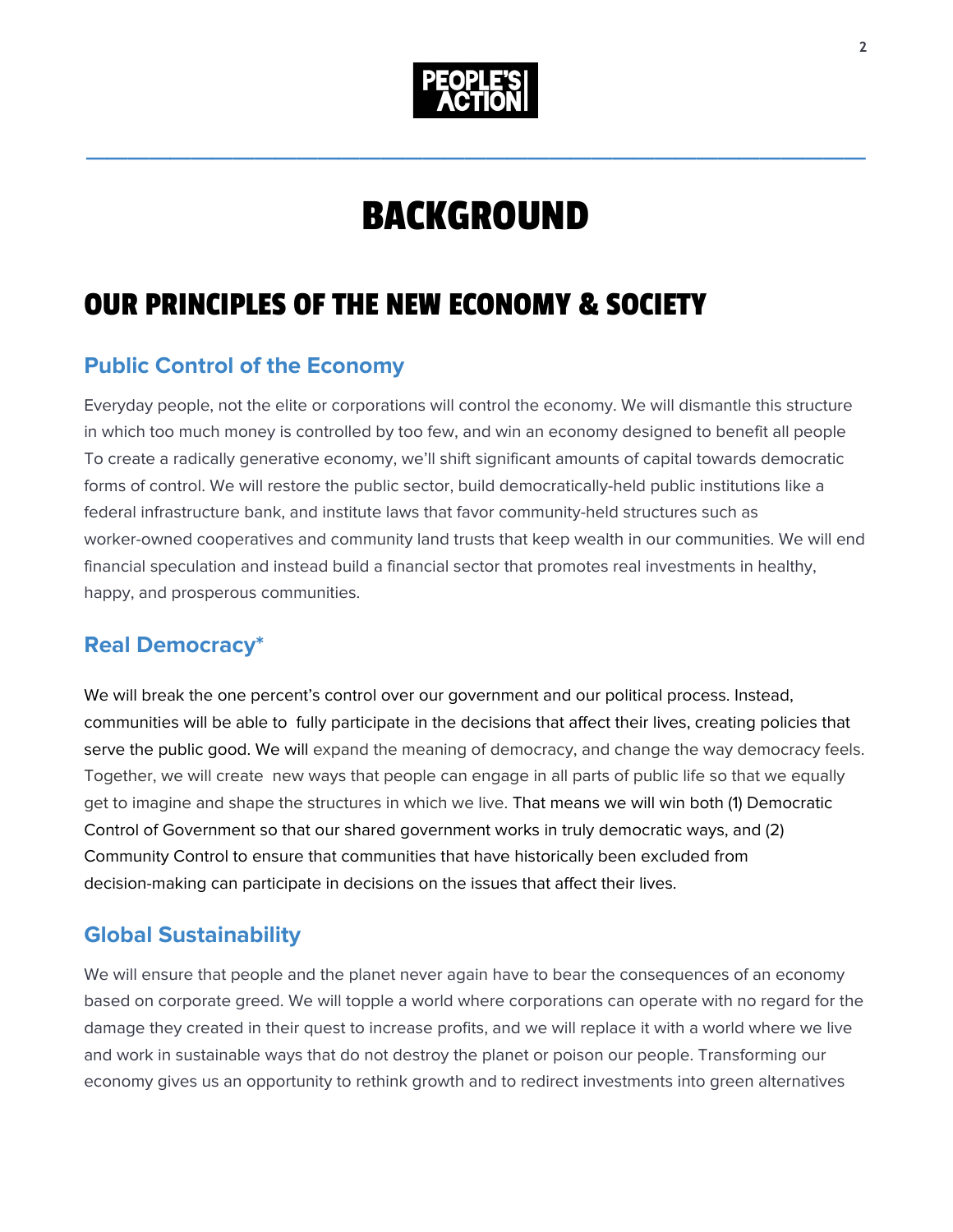

that invest in the communities that have experienced the most devastating effects environmental destruction.

# **Racial Justice\***

Our new economy and society will finally address persistent structural barriers to racial equity and opportunity. We will overcome the ways in which racism has been built into the economic structure of this country, repairing the historical inequities created by the intense exploitation of Black, Latino, Native and Asian communities. We will reverse the government policies that facilitate structural racism, abolishing police brutality and mass incarceration and ending deportations. We will ensure equal access to housing and education, addressing centuries of segregation and disinvestment and undoing decades of gentrification. Native nations will have real sovereignty. Our new economy and society will never come into being unless we correct these structural inequities.

### **Gender Justice\***

We will end structural barriers to gender equity and opportunity that impact women, LGBTQ people and people who don't conform to traditional gender norms. We will overcome the ways in which women's work is systematically devalued in our economy. We will build government programs that value work in the home and provide free childcare, elder care and generous family leave. We will undo government policies that restrict the rights of women and LGBTQ people and that enable gendered harassment and violence, ending the culture of violence against women and trans people. We challenge these ongoing historic inequities today so that we don't replicate them in our new economy and society.

# DIGGING IN MORE DEEPLY ON OUR PRINCIPLES

# **Real Democracy**

The work to win "Real Democracy" includes organizing for both "Democratic Control of Government" and "Community Control." These two fronts that may sometimes be in tension with each other, but they are both important in our organizing.

#### **Democratic Control of Government**

We will advance a "people-in, money-out" agenda. We will dismantle the current money-driven political process by dismantling Citizens United and creating a public financing system for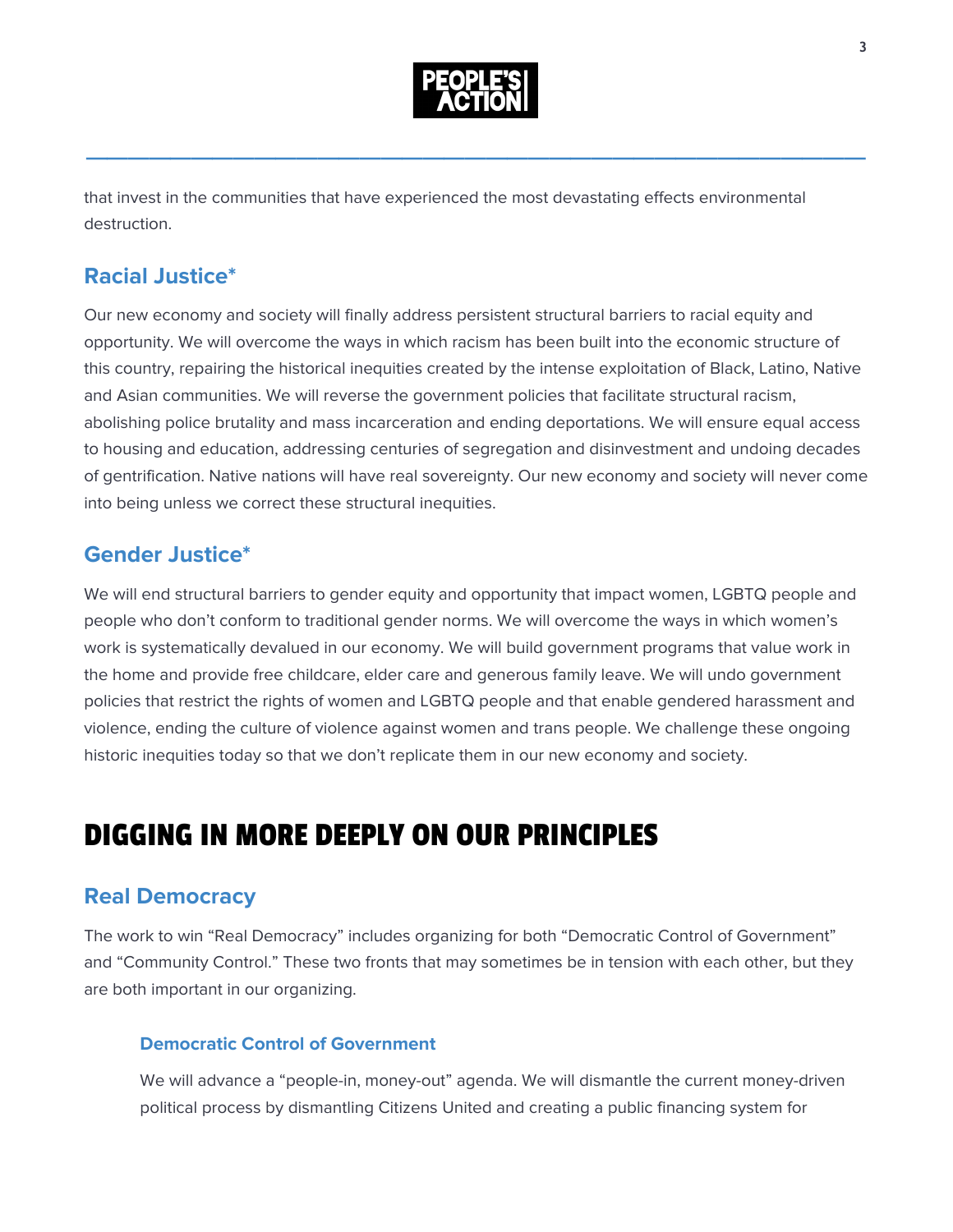

elections. We will dramatically expand citizenship, voting rights and voting ease and accessibility. People will have meaningful opportunities to engage in decision making at the local level, and those opportunities will be available to everyone regardless of race, gender, and wealth. We will expand democracy to include participatory budgeting, exercising control over local institutions and encouraging our own people to seek elected office.

#### **Community Control**

For decades, decisions about poor communities have been made by people outside of those communities, with no meaningful input from those who have to live with the consequences. The results of this set-up have been devastating. In our new society, communities will have the power to make decisions about the allocation of resources for housing, education and health care. Decision-making structures will be built to take account of the particular needs, conditions, cultures and historic circumstances of the people who live and work in the communities that are impacted by different decisions. In our new society, the impacts of centuries of the denial of democratic right for Black, Latino, Asian and Native communities will be repaired, and Native nations will have full and meaningful sovereignty over their nations.

#### **Race, Class and Gender**

Racial justice and gender justice have been highlighted as central to our Principles for a New People's Economy and Society because they are such important fronts of struggle. But – while we are lifting them up as distinct categories – we aren't putting them in silos that are separate from the rest of our organizing work. Economic justice, racial justice and gender justice are interconnected fights. People's Action is invested in overcoming historic problems in left and progressive movements that have focused only on economic justice while ignoring structural racism and sexism AND with overcoming approaches to racial justice and gender justice that ignore class and economic inequality.

We are fighting for an economy that works for all people. Economic inequality hurts us all, but our institutions that consistently produce worse outcome for people of color, women and LGBTQ people. We won't win a new economy if we don't address the persistent structural barriers that racism, sexism and homophobia have built into our economy. As part of building toward a new economy, we will fight for and win policy reforms that include improvements for all people but that also ensure significant additional resources are targeted to communities of color to address long-standing racial disparities and to women to address ongoing gender disparities. Racial and gender justice are fundamental to our work to build a powerful economic justice movement. At the same time, we know that structural racism and sexism go beyond the economy. Racism and sexism are baked into our political system, where they limit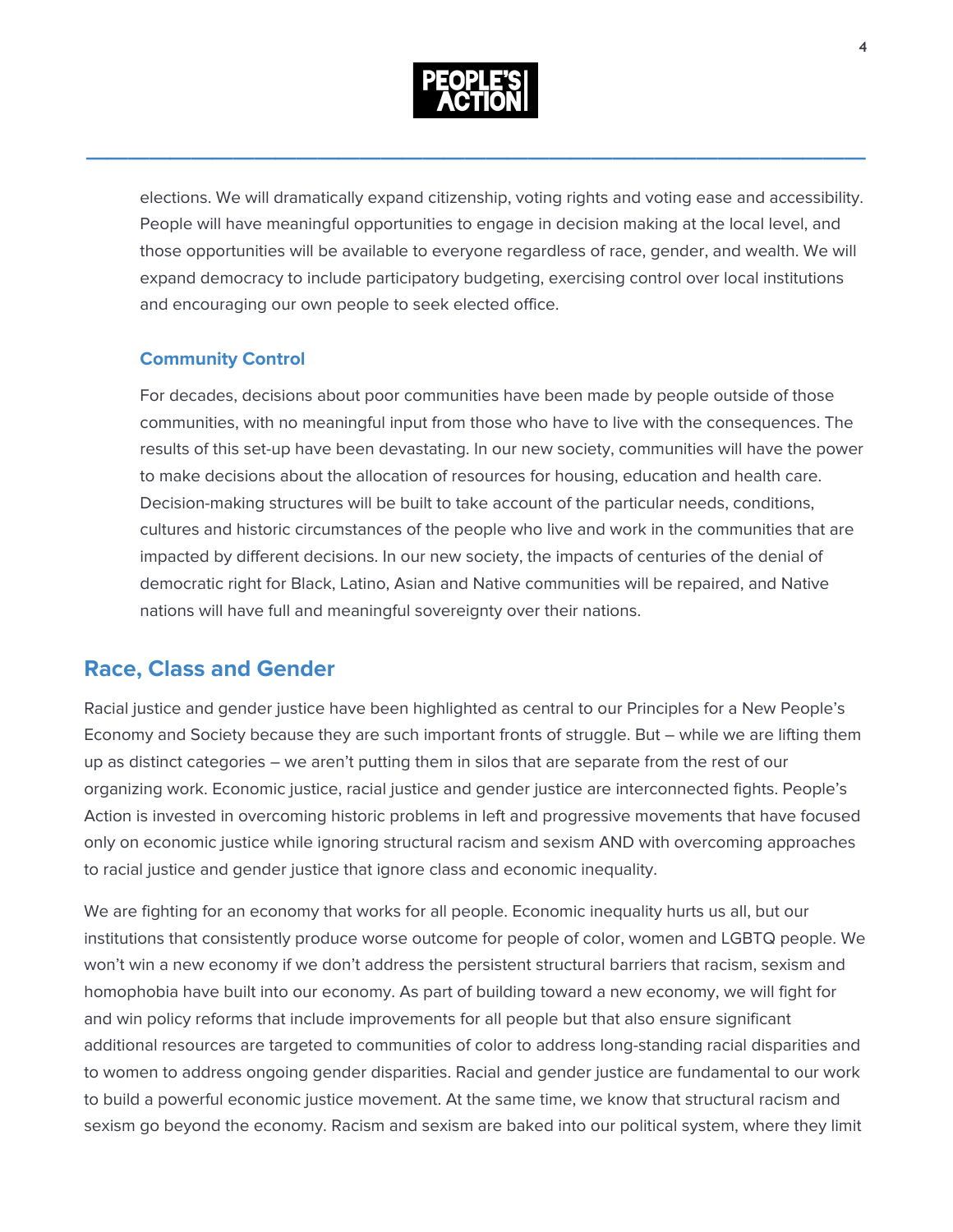

the rights of women and communities of color, from the restriction of voting rights to racialized police brutality. And they shape our culture, so that whiteness is seen as the norm and violence against women is seen as acceptable. We see these fronts as important, so we support organizing around political and social problems, like our work to end mass incarceration.

# HOW WE ARE EVOLVING OUR ORGANIZING PRACTICES

We are a national network that thinks decades ahead about what we are trying to win and what we need to build to get there. The Long-Term Agenda is not a blueprint or a series of policy wins that will in themselves produce a new economy and a society. It is a guide that will keep us true to our course, a touchstone that challenges us to raise our game in strategic thinking. Our organizing is evolving so that we can build the power that we need to win the Long-Term Agenda. We sometimes use the term "strategic organizing practices" to describe this evolving approach to organizing.

# **Fight for Reforms that Shift Power**

We need to aim high. Structural transformation happens through winning many small and large changes that build on one another over time until the balance of power shifts and we can win structural transformation. We sometimes call these kinds of changes "structural reforms," because they are the stepping stones on our path of structural transformation that will ultimately change our economy and society. They are changes to laws, policies and rules that shift power relations on a structural level, taking power and wealth from corporations and the 1% and restoring it to our communities, Thinking in this way is a breakthrough because, in addition to winning campaigns that improve people's lives and build our organizations, we are now focused on changing the rules of the game and shifting the political terrain on which the next set of fights takes place. Having a vision for structural reforms encourages us to raise the sights of our organizing. Rather than choosing our fights based on what we think we can win, we need to choose the fights that we need to win and build the capacity to win them.

# **Battle of Big Ideas**

We aren't only fighting to win policy changes. We are also organizing to win the "battle of big ideas." The realm of ideas shapes the limits of what is politically possible, and our enemies have made their ideas like boot-straps individualism and opposition to "big government" so much a part of the "common sense" that it can be hard to win on our campaigns. So we need to fight on that terrain as well, working to shift worldview in our communities and in society at large so that our ideas are the ones that are shaping the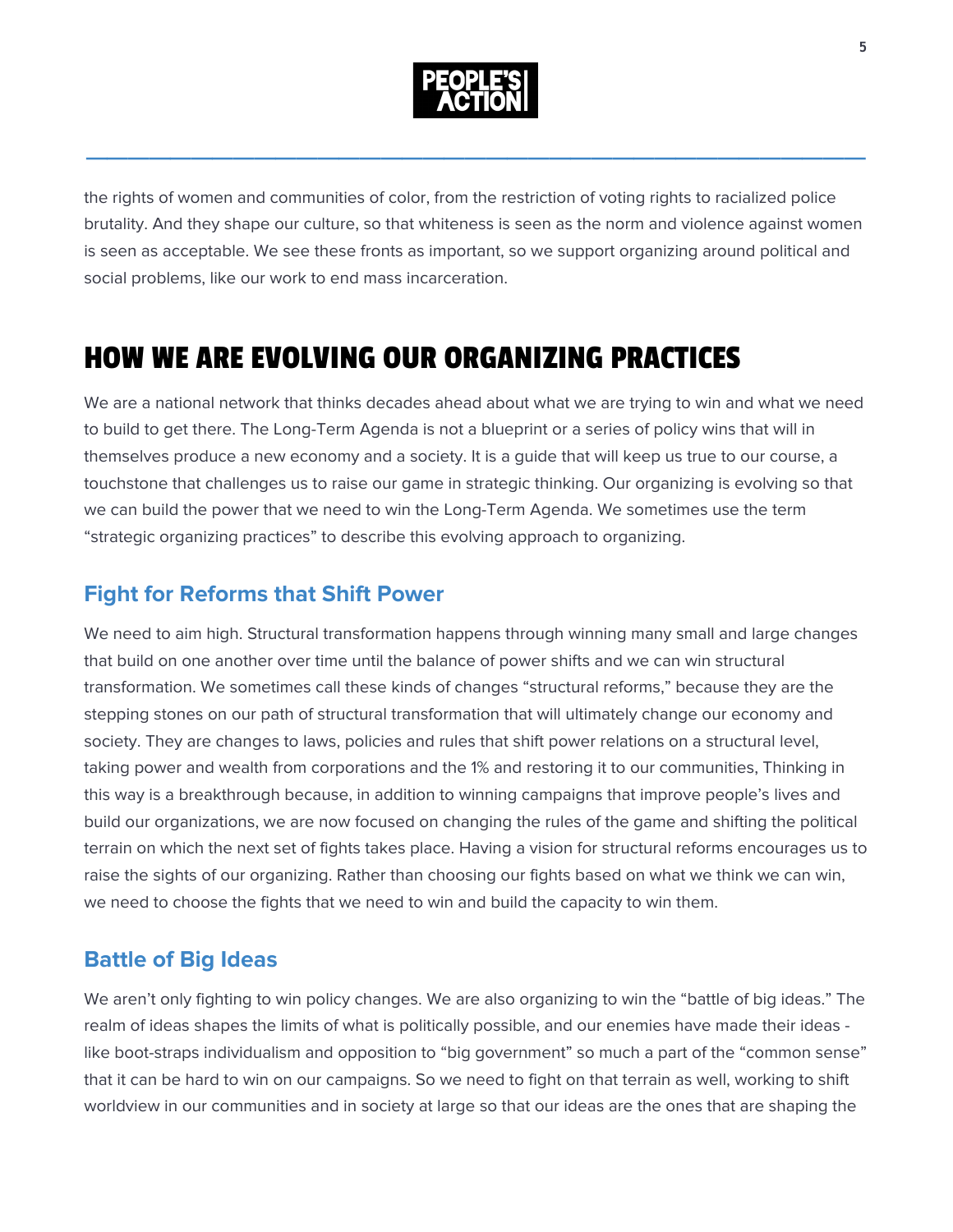

political terrain. That means we need to go head-to-head with both corporate ideology and right-wing populism, pushing back on his racism and putting forward a real multi-racial populism that talk about real economic equality and an America that belongs to everyone who lives and works here.

### **Build Progressive Infrastructure**

The 1% built a powerful and integrated infrastructure to move their agenda: think tanks. foundations, media outlets, training centers and membership organizations that coordinated their different capacities to change the political terrain. We also need to develop new capacities that can strengthen and supplement our organizing: deep leadership development, strong communications, policy and research capacities and more. And we will build broad and deep relationships with other progressive organizations and social movements. We can't win structural transformation on our own. We have let go of the idea of "no permanent friends, no permanent enemies," committing to building deep lasting strategic partnerships. That is what inspired us to build People's Action; we knew that as separate organizations, we did not have the power to win what needs to be won. We will keep building with our brothers and sisters in other parts of the progressive movement - with domestic workers and construction workers, with the women's movement and the movement for Black Lives, with the Dreamers and the Native movement at Standing Rock - to build the power we need to win this whole thing.

### **Build Towards Governing Power**

We are building campaigns that fight for governing power. We are no longer content with lobbying decision-makers or even with having a seat at the table. Along with our allies, we want to run the table. This means we are serious about growing our base and developing leadership. And we will leverage our social base to move from protest to power. We are fearless about raising independent money and building electoral muscle. We will fight for and win governing power, starting by organizing to win government offices in cities and states all around this country, until we have built the ability to take this country back from the bottom up. We will encourage our leaders to run for office and won with people-powered campaigns that talk loudly about the big issues like corporate power and racial equity.

# **Race, Class & Gender Are Strategic Forces**

Class, race and gender are all strategic fronts for building the power of poor and working people. It is morally necessary to work for economic, racial and gender justice, but the are more than moral positions. They are also strategic levers that we need to really win.

#### **Class As a Strategic Force**